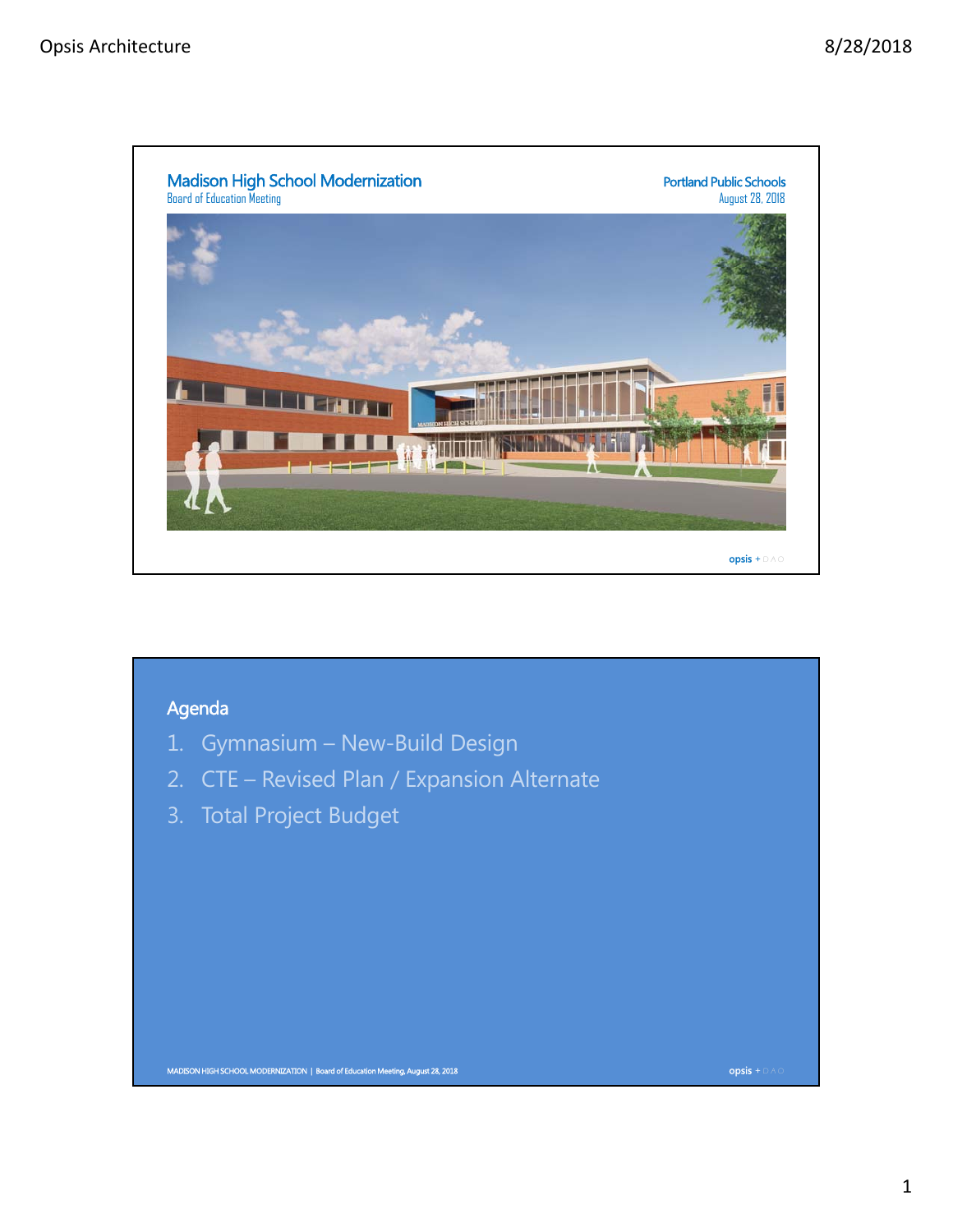MADISON HIGH SCHOOL MODERNIZATION | Board of Education Meeting, August 28, 2018 **oppinited and Containers + D A O** Opsis + D A O Gymnasium Floorplans, North / South Commons Axis @ 100% Schematic Design

MADISON HIGH SCHOOL MODERNIZATION | Board of Education Meeting, August 28, 2018  $\bullet$  Opsis + D A O Gymnasium New-Build, North / South Commons Axis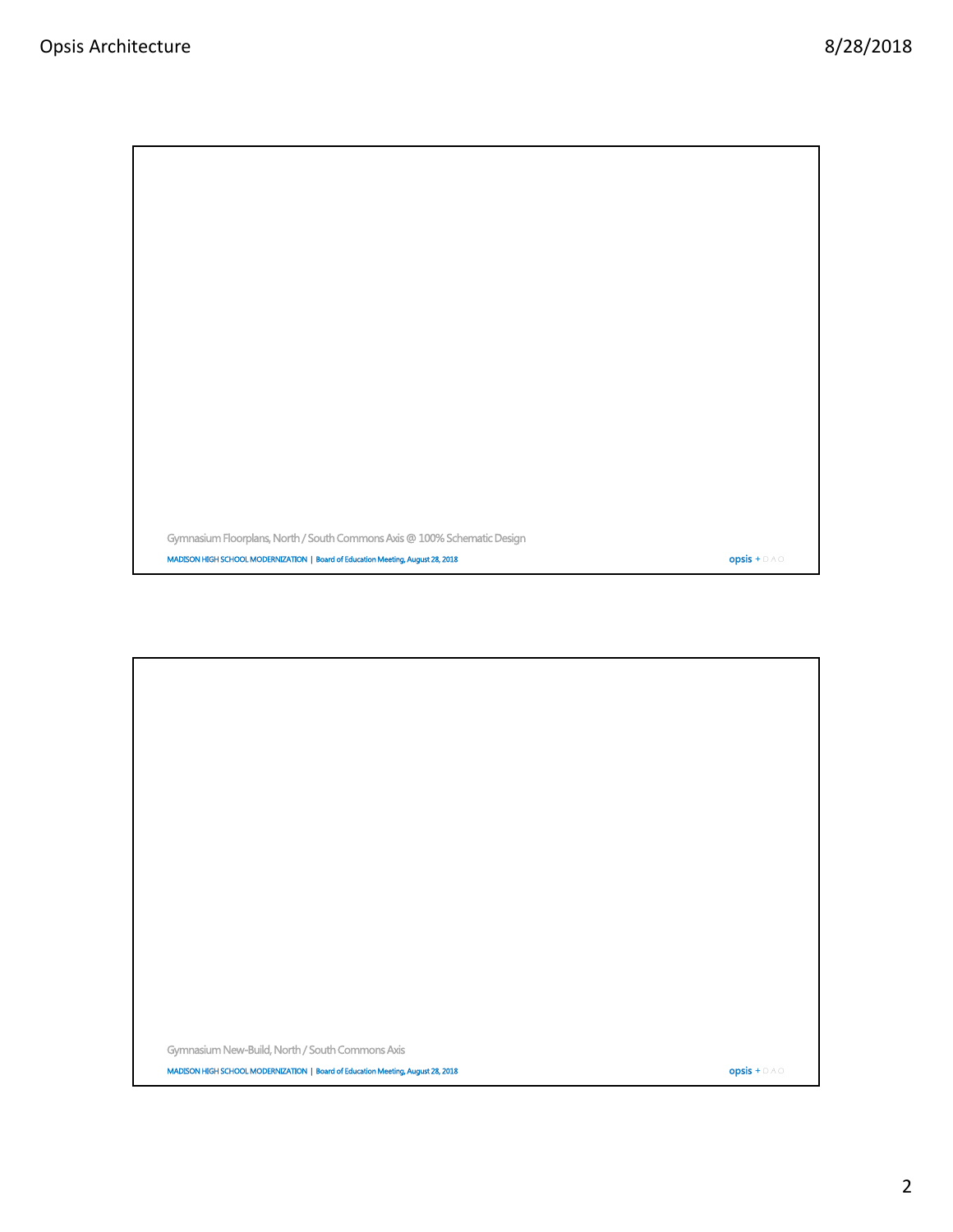

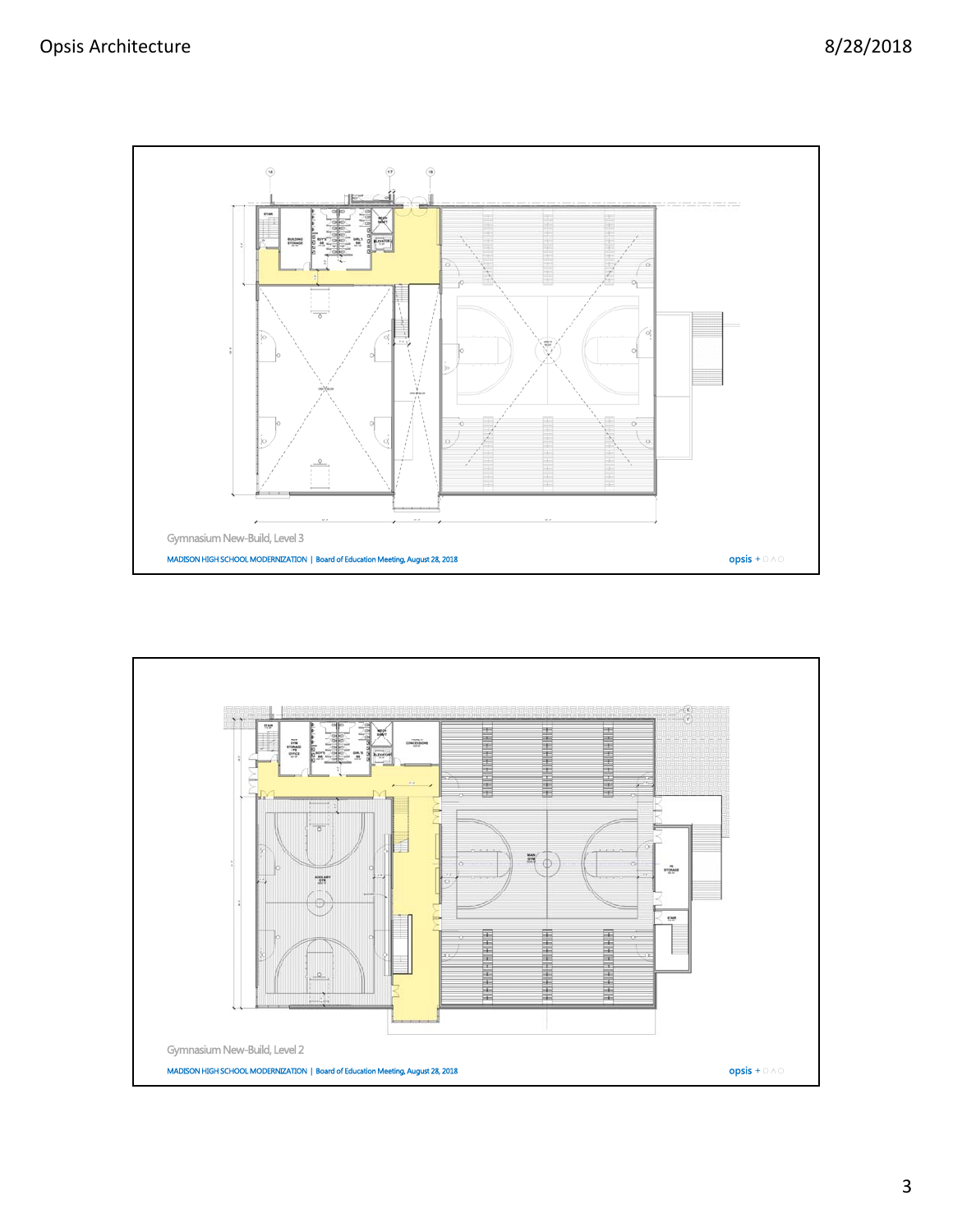

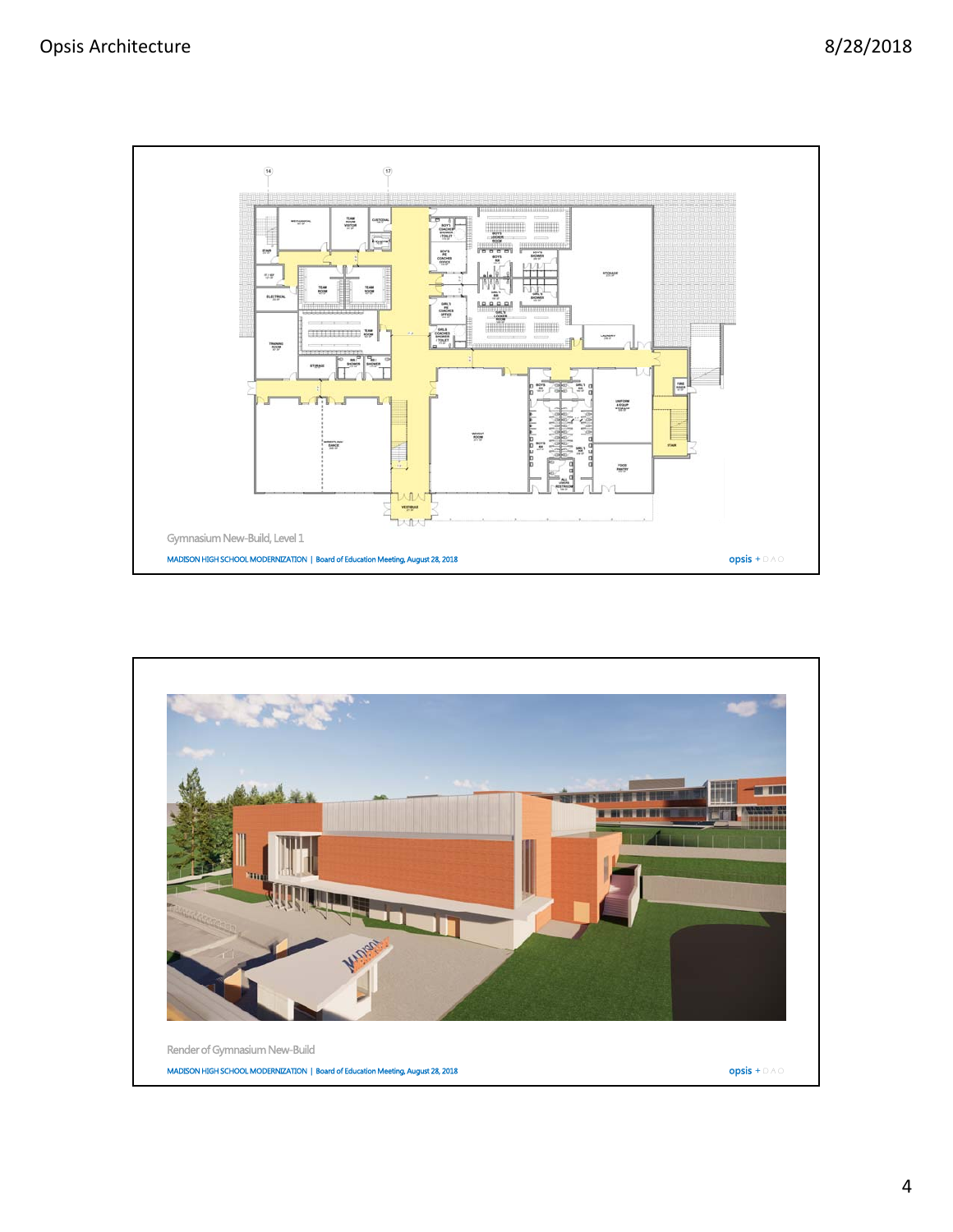

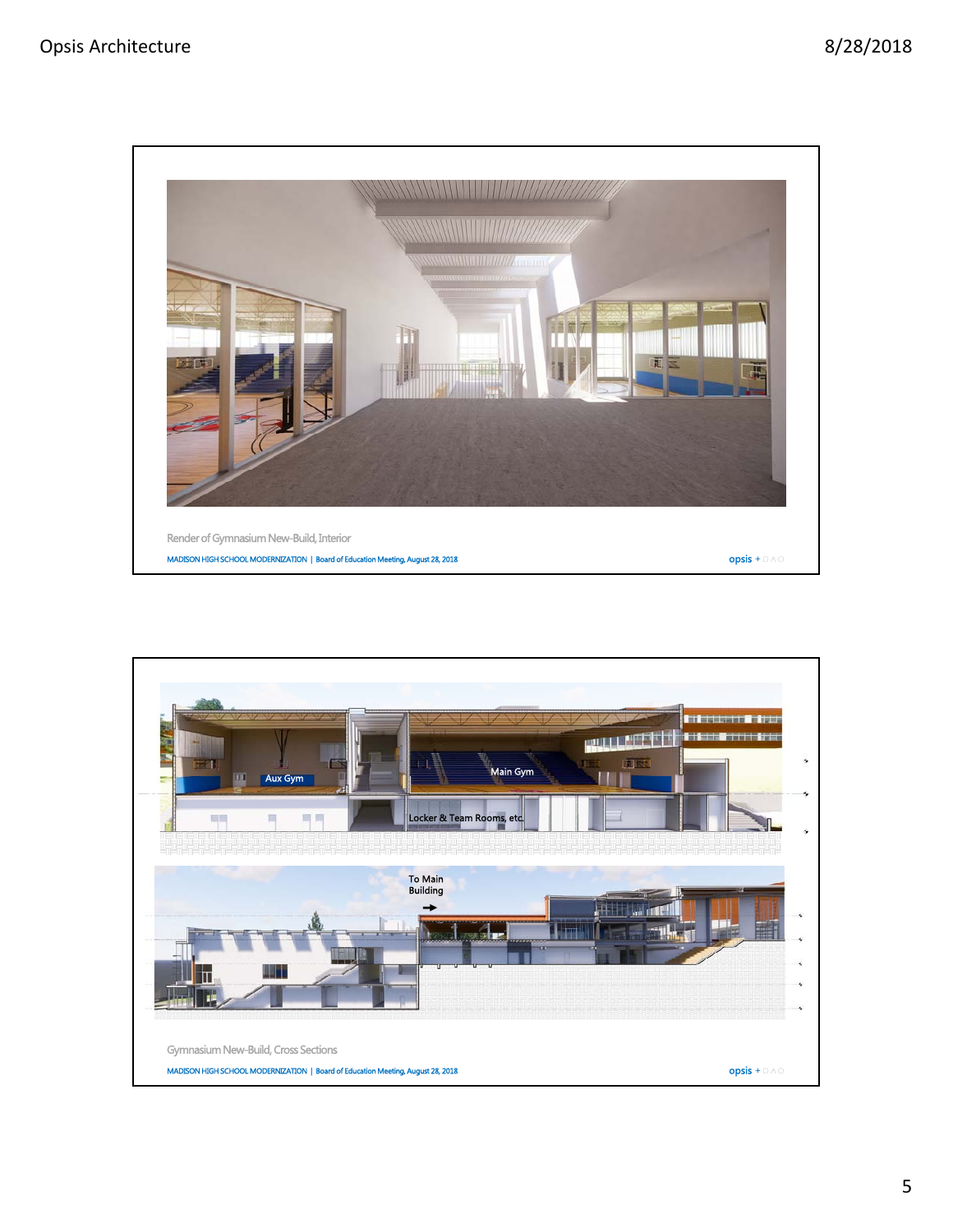

| <b>Ed Spec</b>                         |                                 | 100% Schematic Design Option                                |                                 | <b>New Gym Option</b>       |                                 |  |
|----------------------------------------|---------------------------------|-------------------------------------------------------------|---------------------------------|-----------------------------|---------------------------------|--|
|                                        | <b>MAIN PROGRAMMATIC SPACES</b> |                                                             | <b>MAIN PROGRAMMATIC SPACES</b> |                             | <b>MAIN PROGRAMMATIC SPACES</b> |  |
| Gym                                    | 13,000 sf                       | Main Gym                                                    | 13,692 sf                       | Main Gym                    | 13,032 sf                       |  |
| Gym (auxiliary - practice)             | 5,700 sf                        | <b>Auxiliary Gym</b>                                        | 5,791 sf                        | <b>Auxiliary Gym</b>        | 5,957 sf                        |  |
| <b>Auxiliary Gym Bleachers</b>         | $1.000$ sf                      |                                                             |                                 |                             |                                 |  |
| Weight Rm / Aerobics / Spinning        | $2,500$ sf                      | <b>Weight Room</b>                                          | 2,338 sf                        | <b>Weight Room</b>          | $2.511$ sf                      |  |
| Mat / Wrestling / Dance                | 2,750 sf                        | Wrestling / Dance                                           | $2,855$ sf                      | Wrestling / Dance           | $2,644$ sf                      |  |
| <b>Training Room</b>                   | 580 sf                          | <b>Training Room</b>                                        | 725 sf                          | <b>Training Room</b>        | 587 sf                          |  |
| <b>Laundry Room</b>                    | 200 sf                          | Laundry                                                     | 217 sf                          | Laundry                     | 236 sf                          |  |
| Concessions                            | $100$ sf                        | <b>Concessions / Tickets</b>                                | $302$ sf                        | Concessions                 | 420 sf                          |  |
| <b>TOTAL</b>                           | 25,830 sf                       | <b>TOTAL</b>                                                | 25,920 sf                       | <b>TOTAL</b>                | 25,387 sf                       |  |
| <b>TEAM ROOMS</b>                      |                                 | <b>TEAM ROOMS</b>                                           |                                 | <b>TEAM ROOMS</b>           |                                 |  |
| <b>Team Room</b>                       | 800 sf                          | <b>Team Room</b>                                            | 815 sf                          | <b>Team Room</b>            | 407 sf                          |  |
|                                        |                                 | <b>Team Room</b>                                            | 896 sf                          | <b>Team Room</b>            | 407 sf                          |  |
|                                        |                                 | <b>Team Room</b>                                            | 809 sf                          | <b>Team Room</b>            | 802 sf                          |  |
|                                        |                                 | <b>Team Room</b>                                            | 786 sf                          | <b>Team Room Visitor</b>    | 341 sf                          |  |
|                                        |                                 | <b>Team Room</b>                                            | 744 sf                          |                             |                                 |  |
| <b>TOTAL</b>                           | 800 sf                          | <b>TOTAL</b>                                                | 4,050 sf                        | <b>TOTAL</b>                | $1,957$ sf                      |  |
| TOTAL PE / ATHLETICS NET SF 34,580 sf  |                                 | TOTAL PE / ATHLETICS NET SF                                 | 37,177 sf                       | TOTAL PE / ATHLETICS NET SF | 34,494 sf                       |  |
|                                        |                                 |                                                             | GROSS SF 63,888* sf             |                             | GROSS SF 55,330 sf              |  |
|                                        |                                 | * Includes unrenovated 4,412 sf "schoolhouse supplies" area |                                 |                             |                                 |  |
| <b>Total Hard Cost</b><br>\$30,193,004 |                                 |                                                             | \$26,958,329                    |                             |                                 |  |
|                                        |                                 | Savings                                                     |                                 | \$3.234.675                 |                                 |  |